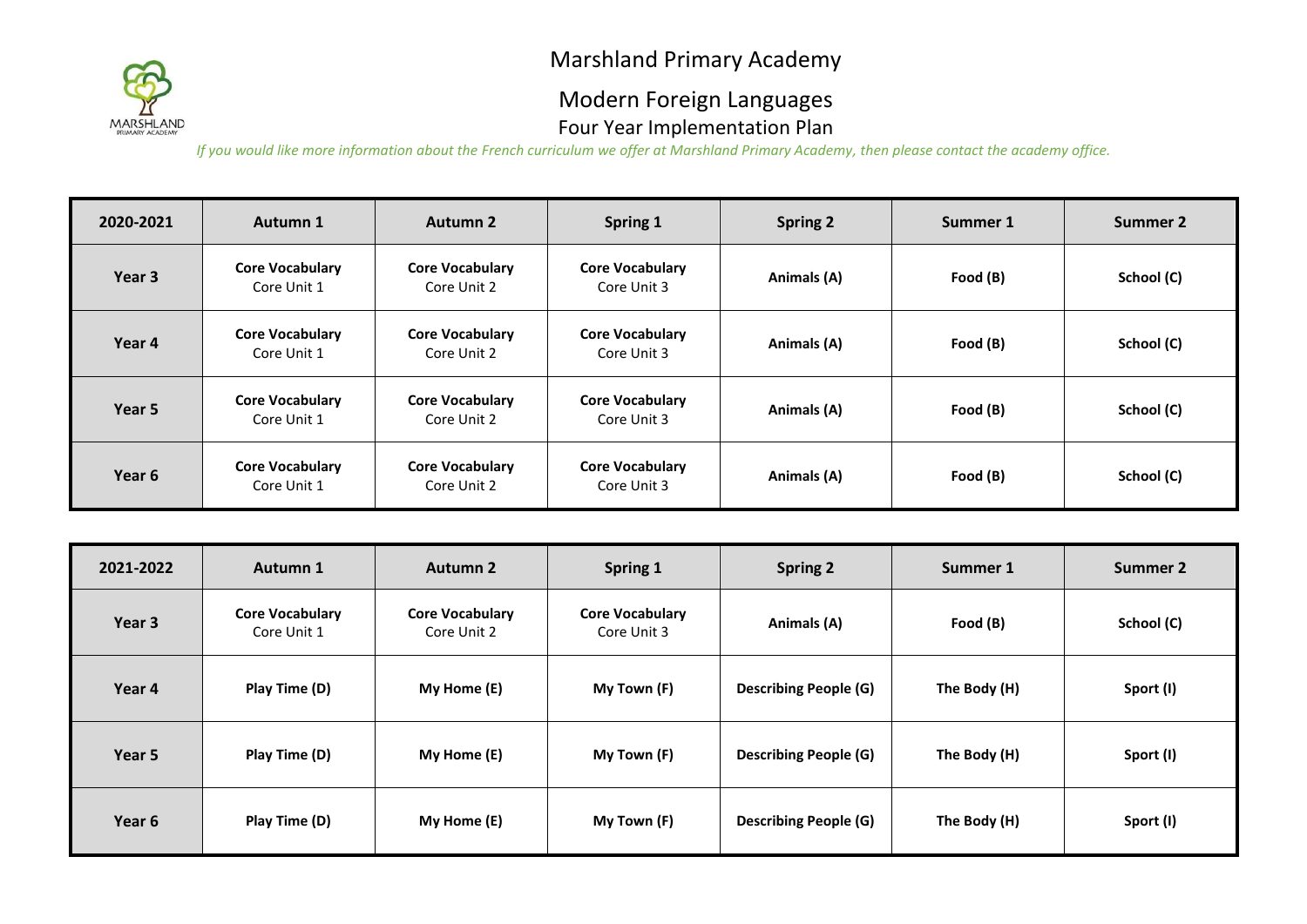

### Modern Foreign Languages Four Year Implementation Plan

| 2022-2023 | Autumn 1                              | <b>Autumn 2</b>                       | Spring 1                              | <b>Spring 2</b>              | Summer 1     | Summer 2            |
|-----------|---------------------------------------|---------------------------------------|---------------------------------------|------------------------------|--------------|---------------------|
| Year 3    | <b>Core Vocabulary</b><br>Core Unit 1 | <b>Core Vocabulary</b><br>Core Unit 2 | <b>Core Vocabulary</b><br>Core Unit 3 | Animals (A)                  | Food (B)     | School (C)          |
| Year 4    | Play Time (D)                         | My Home (E)                           | My Town (F)                           | <b>Describing People (G)</b> | The Body (H) | Sport (I)           |
| Year 5    | On Holiday (J)                        | Eating Out (K)                        | Hobbies (L)                           | A School Trip (M)            | Seasons (N)  | The Environment (O) |
| Year 6    | On Holiday (J)                        | Eating Out (K)                        | Hobbies (L)                           | A School Trip (M)            | Seasons (N)  | The Environment (O) |

| 2023-2024 | Autumn 1                              | <b>Autumn 2</b>                       | Spring 1                              | <b>Spring 2</b>               | Summer 1       | Summer 2            |
|-----------|---------------------------------------|---------------------------------------|---------------------------------------|-------------------------------|----------------|---------------------|
| Year 3    | <b>Core Vocabulary</b><br>Core Unit 1 | <b>Core Vocabulary</b><br>Core Unit 2 | <b>Core Vocabulary</b><br>Core Unit 3 | Animals (A)                   | Food (B)       | School (C)          |
| Year 4    | Play Time (D)                         | My Home (E)                           | My Town (F)                           | <b>Describing People (G)</b>  | The Body (H)   | Sport (I)           |
| Year 5    | On Holiday (J)                        | Eating Out (K)                        | Hobbies (L)                           | A School Trip (M)             | Seasons (N)    | The Environment (O) |
| Year 6    | <b>Actions (P)</b>                    | In France (Q)                         | Family (R)                            | A Weekend with<br>Friends (S) | The Future (T) | Jobs $(U)$          |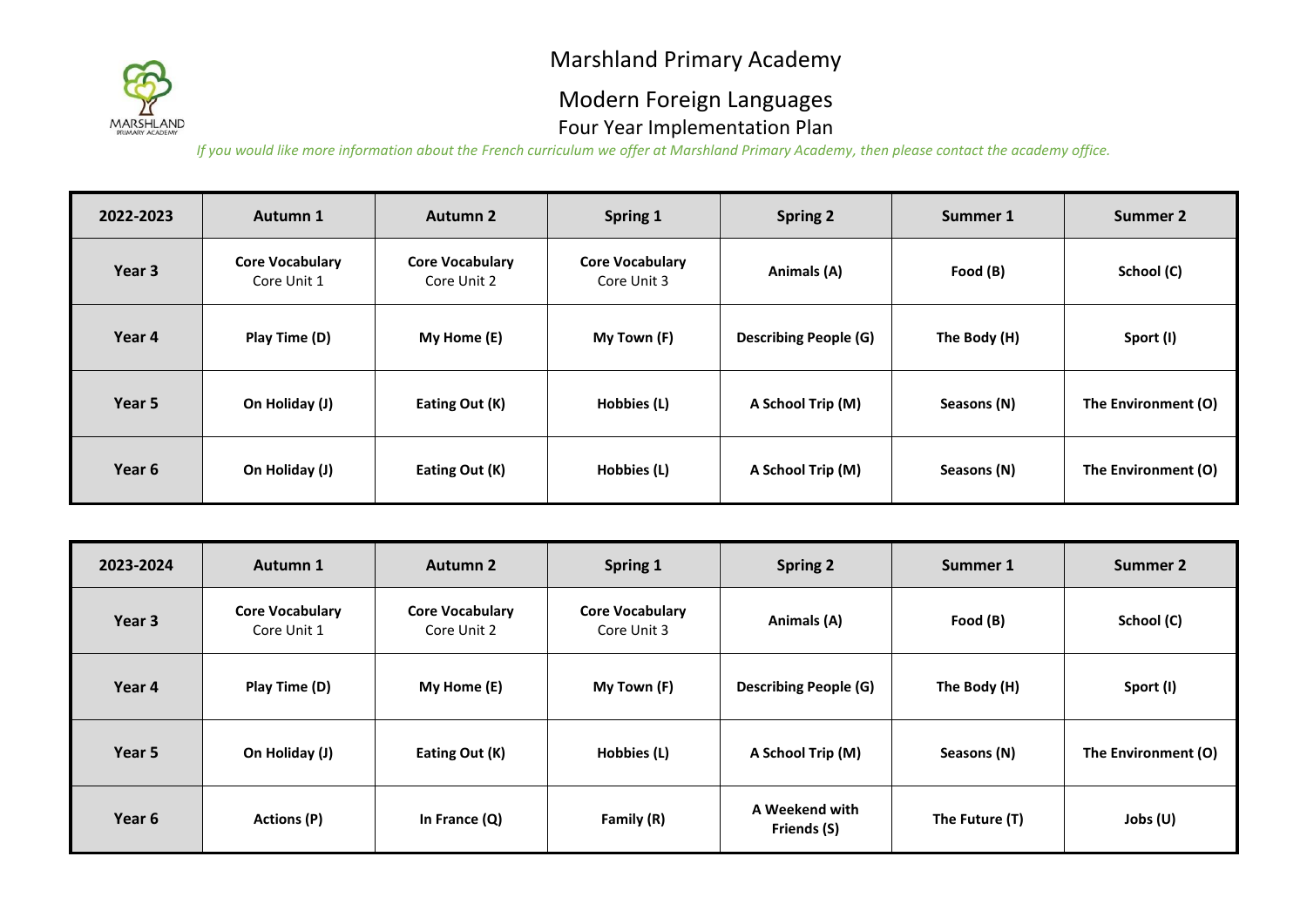

### Modern Foreign Languages Four Year Implementation Plan

| 2023-2024 | Autumn 1                  | <b>Autumn 2</b>            | Spring 1                  | <b>Spring 2</b>              | Summer 1                   | <b>Summer 2</b>           |
|-----------|---------------------------|----------------------------|---------------------------|------------------------------|----------------------------|---------------------------|
|           | <b>Core Vocabulary</b>    | <b>Core Vocabulary</b>     | <b>Core Vocabulary</b>    | Animals (A)                  | Food (B)                   | School (C)                |
|           | Core Unit 1               | Core Unit 2                | Core Unit 3               | - Saying animal              | - Naming common foods      | - Saying how they travel  |
|           | - Greeting each other     | - Saying the days of the   | - Identifying body parts  | vocabulary                   | - Expressing likes and     | to school                 |
|           | - Introducing             | week                       | - Counting up to 31       | - Asking about pets          | dislikes                   | - Naming places in        |
|           | themselves                | - Naming colours           | - Identifying items of    | - Describing animals         | - Saying what they are     | school                    |
| Year 3    | - Counting up to 10       | - Counting between 11      | clothing                  | using adjectives             | eating                     | - Listing the contents of |
|           | - Introducing their       | and 20                     | - Naming the months of    | - Using prepositions         | - Naming cutlery           | their pencil case         |
|           | immediate family          | - Naming countries         | the year                  | - Naming animal homes        | - Saying what they         | - Telling the time        |
|           |                           | - Expressing likes and     | - Talking about           |                              | would like to have         | - Naming school           |
|           |                           | dislikes                   | birthdays                 |                              | - Understanding cooking    | subjects                  |
|           |                           |                            |                           |                              | instructions               |                           |
|           | Play Time (D)             | My Home (E)                | My Town (F)               | <b>Describing People (G)</b> | The Body (H)               | Sport (I)                 |
|           | - Basic commands          | - Saying where they live   | - Asking how much         | - Saying colours that are    | - Naming parts of the      | - Talking about the       |
|           | (imperatives)             | - Identifying a variety of | something costs and       | useful for describing        | face                       | sports they play          |
|           | - Saying what's in the    | rooms and types of         | saying prices             | hair and eyes                | - Saying basic verbs in    | - Expressing likes        |
|           | playground                | furniture                  | - Talking about what is   | - Describing physical        | the first person           | - Detailed vocabulary for |
| Year 4    | - How to say a variety of | - Saying what there is in  | in their town             | features                     | - Saying that something    | football and tennis       |
|           | playground games          | the kitchen                | - Giving directions       | - Describing a person's      | hurts                      | matches                   |
|           | - Using "j'aime" with     | - Describing their daily   | - Saying names of shops   | personality                  | - Naming fairy tale        | - The use of the verb     |
|           | another verb              | routine                    | - Saying the names of     | - Saying what they are       | characters                 | "savoir"                  |
|           | - Saying what and where   |                            | items you might buy in a  | wearing                      | - Saying traditional fairy |                           |
|           | they like to play         |                            | shop                      | - Using "il" and "elle"      | tale locations             |                           |
|           |                           |                            |                           | with "être" and "avoir"      |                            |                           |
|           | On Holiday (J)            | Eating Out (K)             | Hobbies (L)               | A School Trip (M)            | Seasons (N)                | The Environment (O)       |
|           | - More countries          | - Asking for items in a    | - Naming hobbies          | - The perfect past tense     | - The names of seasons     | - Saying what the         |
|           | - Holiday                 | shop or restaurant         | - Talking about types of  | - The future tense           | - Talking about seasonal   | weather is like           |
|           | accommodation             | - Asking how much          | music and giving a        | - Some common verbs          | activities                 | - Naming garden           |
| Year 5    | - Vocabulary associated   | things cost                | variety of opinions       | - Vocabulary associated      | - Saying the date and      | creatures                 |
|           | with the zoo, beach and   | - Some basic weights       | - Saying what musical     | with a trip to a museum      | when their birthday is     | - Talking about garden    |
|           | theme park                | - How to order for         | instruments they play     | and the countryside.         | - Naming craft materials   | activities                |
|           | - Using the perfect past  | others in a restaurant     | - Talking about different |                              | - Following craft          | - Talking about recycling |
|           | tense                     |                            | types of film             |                              | instructions               |                           |